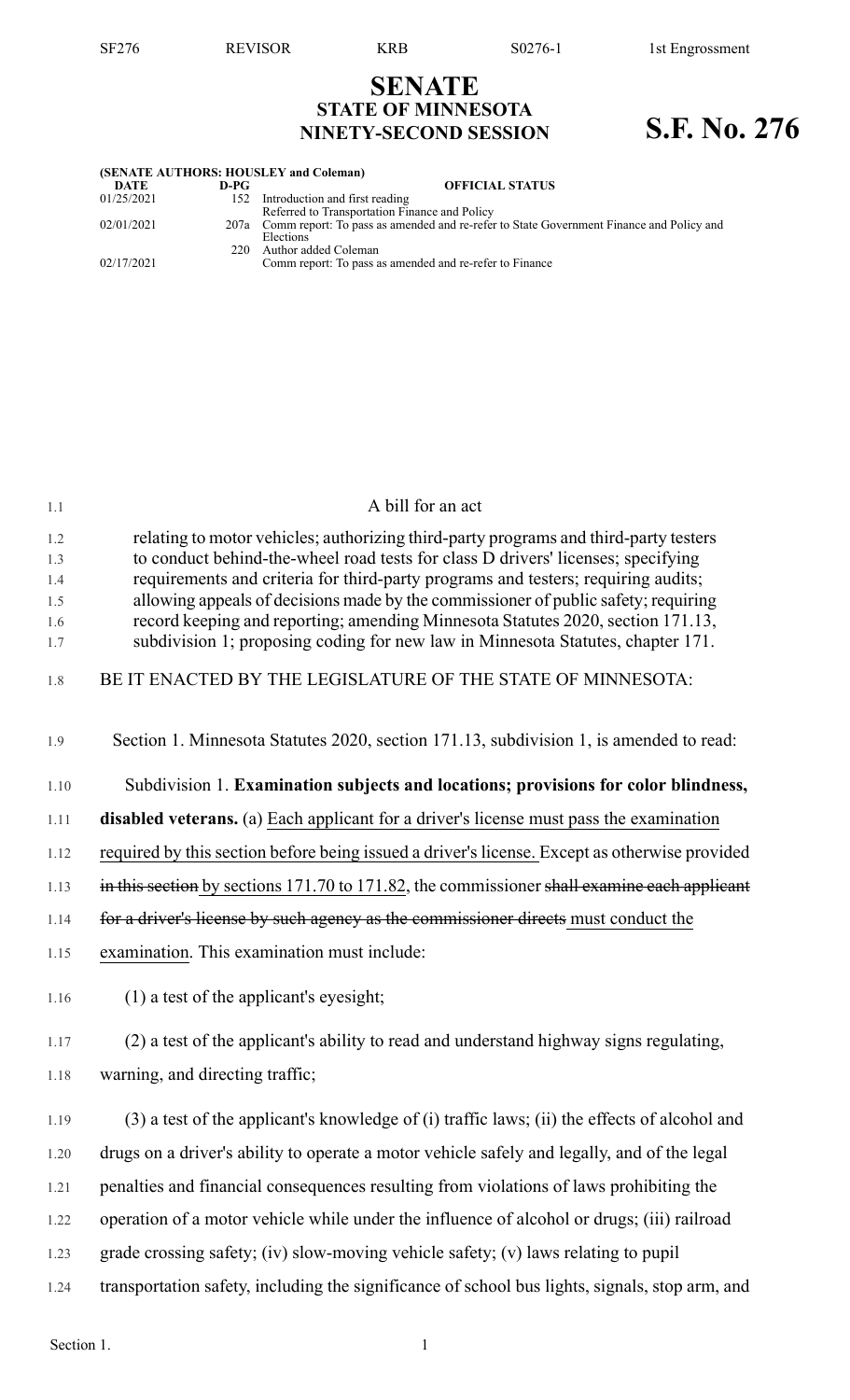- 2.1 passing a school bus; (vi) traffic laws related to bicycles; and (vii) the circumstances and 2.2 dangers of carbon monoxide poisoning; 2.3 (4) an actual demonstration of ability to exercise ordinary and reasonable control in the 2.4 operation of a motor vehicle; and 2.5 (5) other physical and mental examinations as the commissioner finds necessary to 2.6 determine the applicant's fitness to operate a motor vehicle safely upon the highways. 2.7 (b) Notwithstanding paragraph (a), no driver's license may be denied an applicant on 2.8 the exclusive grounds that the applicant's eyesight is deficient in color perception. War 2.9 veterans operating motor vehicles especially equipped for disabled persons, if otherwise 2.10 entitled to a license, must be granted such license. 2.11 (c) The commissioner shall make provision for giving the examinations under this 2.12 subdivision either in the county where the applicant resides or at a place adjacent thereto 2.13 reasonably convenient to the applicant. 2.14 (d) The commissioner shall ensure that an applicant is able to obtain an appointment for 2.15 an examination to demonstrate ability under paragraph (a), clause (4), within 14 days of the 2.16 applicant's request if, under the applicable statutes and rules of the commissioner, the 2.17 applicant is eligible to take the examination. 2.18 Sec. 2. **[171.70] DEFINITIONS.** 2.19 (a) For purposes of sections 171.70 to 171.82, the following terms have the meanings 2.20 given them. 2.21 (b) "Applicant" means an entity applying for approval to be a third-party testing program. 2.22 (c) "Entity" includes an individual, natural person, and a legal or corporate person, 2.23 however organized unless otherwise expressly described or limited. 2.24 (d) "Letter of approval" means the document issued by the commissioner to the third-party 2.25 testing program authorizing the program to administer road tests for class D drivers' licenses. 2.26 (e) "Road test" meansthe actual physical demonstration of the ability to exercise ordinary 2.27 and reasonable control in the operation of a motor vehicle as required by section 171.13, 2.28 subdivision 1, paragraph (a), clause (4). 2.29 (f) "Third-party tester" means an individual who is an employee of a third-party testing 2.30 program who has qualified for a third-party tester certificate issued by the commissioner
- 2.31 granting the individual authorization to conduct road tests for class D drivers' licenses.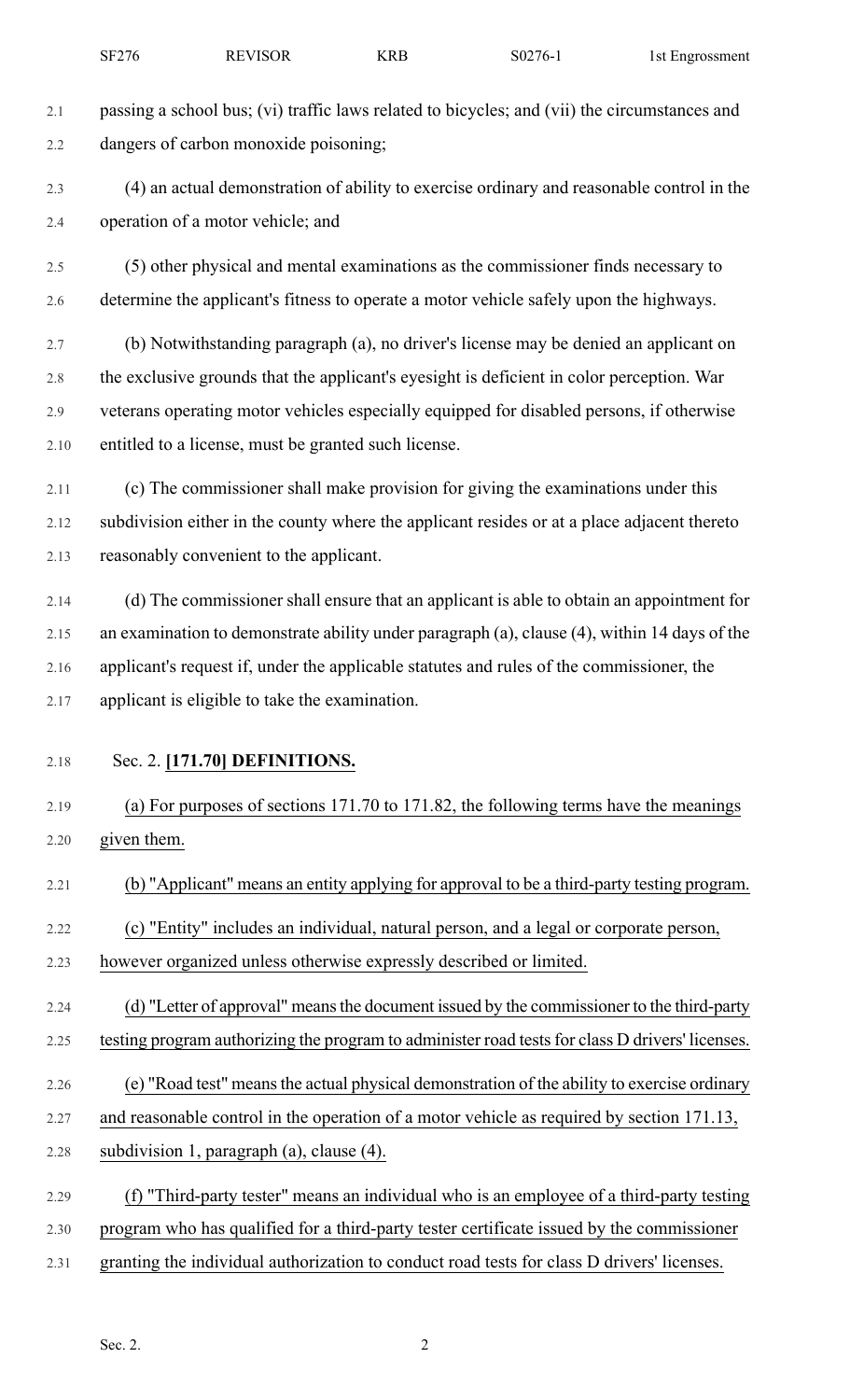|      | <b>SF276</b>           | <b>REVISOR</b>                                                   | <b>KRB</b> | S0276-1                                                                                             | 1st Engrossment |
|------|------------------------|------------------------------------------------------------------|------------|-----------------------------------------------------------------------------------------------------|-----------------|
| 3.1  |                        |                                                                  |            | (g) "Third-party tester certificate" means a certificate issued by the commissioner to the          |                 |
| 3.2  |                        |                                                                  |            | third-party tester authorizing the third-party tester to administer road tests for class D drivers' |                 |
| 3.3  |                        | licenses on behalf of a specified third-party testing program.   |            |                                                                                                     |                 |
| 3.4  |                        |                                                                  |            | (h) "Third-party testing program" means a program authorized by the commissioner to                 |                 |
| 3.5  |                        |                                                                  |            | administer to an individual the road test for class D drivers' licenses.                            |                 |
| 3.6  |                        |                                                                  |            | Sec. 3. [171.71] THIRD-PARTY TESTER; AUTHORIZATION.                                                 |                 |
| 3.7  |                        |                                                                  |            | The commissioner must allow a third-party tester that complies with the requirements                |                 |
| 3.8  |                        |                                                                  |            | of sections 171.70 to 171.82 to conduct road tests for people applying for class D drivers'         |                 |
| 3.9  | licenses.              |                                                                  |            |                                                                                                     |                 |
|      |                        |                                                                  |            |                                                                                                     |                 |
| 3.10 |                        | Sec. 4. [171.72] PROGRAM APPLICATION; APPROVAL.                  |            |                                                                                                     |                 |
| 3.11 |                        |                                                                  |            | Subdivision 1. Application. The applicant shall apply to the commissioner for approval              |                 |
| 3.12 |                        |                                                                  |            | to be a third-party testing program authorized to administer road tests for class D drivers'        |                 |
| 3.13 |                        |                                                                  |            | licenses. The applicant must submit the application to the commissioner and provide the             |                 |
| 3.14 |                        |                                                                  |            | information in subdivision 2. A third-party testing program or a third-party tester employed        |                 |
| 3.15 |                        |                                                                  |            | by the program must not conduct road tests until the program is approved by the                     |                 |
| 3.16 | commissioner.          |                                                                  |            |                                                                                                     |                 |
| 3.17 |                        |                                                                  |            | Subd. 2. Application contents. To apply for approval as a third-party testing program,              |                 |
| 3.18 |                        |                                                                  |            | an applicant must complete an application containing the information specified in this              |                 |
| 3.19 | section:               |                                                                  |            |                                                                                                     |                 |
| 3.20 | $(1)$ business name;   |                                                                  |            |                                                                                                     |                 |
| 3.21 |                        |                                                                  |            | (2) business registration number if a business, or tax identification number if a                   |                 |
| 3.22 | not-for-profit entity; |                                                                  |            |                                                                                                     |                 |
| 3.23 |                        | (3) address of the business's administrative office;             |            |                                                                                                     |                 |
| 3.24 |                        |                                                                  |            | (4) telephone number and e-mail address of the administrative office;                               |                 |
| 3.25 |                        |                                                                  |            | (5) name of an authorized official responsible for the program and application, and the             |                 |
| 3.26 |                        | official's title and telephone number;                           |            |                                                                                                     |                 |
| 3.27 |                        |                                                                  |            | (6) a map, drawing, or written description of the test route to be used for road tests;             |                 |
| 3.28 |                        |                                                                  |            | ) the name, birth date, home address, and driver's license number of all individuals                |                 |
| 3.29 |                        | the applicant wants to employ as a certified third-party tester; |            |                                                                                                     |                 |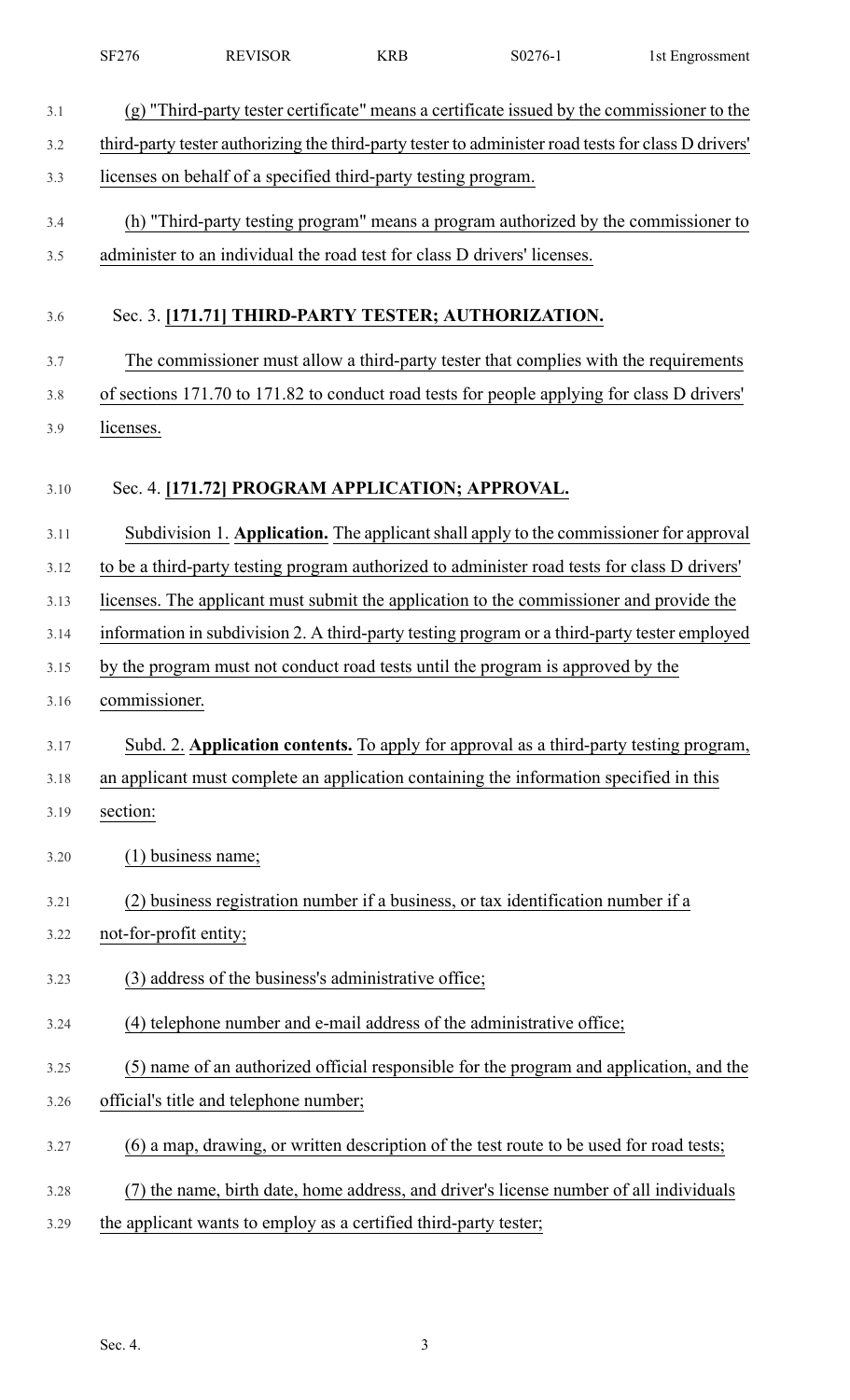|            | SF276              | <b>REVISOR</b>                                                   | <b>KRB</b> | S0276-1                                                                                                                                                                              | 1st Engrossment |
|------------|--------------------|------------------------------------------------------------------|------------|--------------------------------------------------------------------------------------------------------------------------------------------------------------------------------------|-----------------|
| 4.1        |                    |                                                                  |            | (8) attestation that the applicant carries the required insurance, as described in chapter                                                                                           |                 |
| 4.2        |                    | 65B, for all vehicles used for testing; and                      |            |                                                                                                                                                                                      |                 |
| 4.3        |                    |                                                                  |            | (9) attestation by the authorized official that the information submitted is true and                                                                                                |                 |
| 4.4        | accurate.          |                                                                  |            |                                                                                                                                                                                      |                 |
|            |                    |                                                                  |            |                                                                                                                                                                                      |                 |
| 4.5        |                    |                                                                  |            | Subd. 3. Location requirement. To qualify as a third-party testing program, the applicant<br>must be located in the state and must maintain an administrative office in at least one |                 |
| 4.6<br>4.7 |                    | permanent, regularly occupied building with a permanent address. |            |                                                                                                                                                                                      |                 |
|            |                    |                                                                  |            |                                                                                                                                                                                      |                 |
| 4.8        |                    |                                                                  |            | Subd. 4. <b>Employment of certified tester.</b> The applicant must employ one or more                                                                                                |                 |
| 4.9        |                    |                                                                  |            | certified third-party testers who meet the qualifications in section 171.75.                                                                                                         |                 |
| 4.10       |                    |                                                                  |            | Subd. 5. Evaluation. The commissioner shall evaluate the application submitted by the                                                                                                |                 |
| 4.11       |                    |                                                                  |            | third-party testing program applicant. If the application is satisfactory, the commissioner                                                                                          |                 |
| 4.12       |                    | must approve the application.                                    |            |                                                                                                                                                                                      |                 |
| 4.13       |                    |                                                                  |            | Subd. 6. Limitation. The commissioner is prohibited from imposing any criteria or                                                                                                    |                 |
| 4.14       |                    | requirements that are not specified by this section.             |            |                                                                                                                                                                                      |                 |
| 4.15       |                    |                                                                  |            | Subd. 7. Commissioner's letter of approval. Upon approval of an application submitted                                                                                                |                 |
| 4.16       |                    |                                                                  |            | pursuant to this section, the commissioner shall issue a letter of approval to designate a                                                                                           |                 |
| 4.17       |                    |                                                                  |            | third-party testing program. The letter of approval constitutes an agreement between the                                                                                             |                 |
| 4.18       |                    |                                                                  |            | state and the third-party testing program administering road tests for a class D driver's                                                                                            |                 |
| 4.19       |                    |                                                                  |            | license. A letter of approval to operate a third-party testing program is not transferable.                                                                                          |                 |
|            |                    |                                                                  |            |                                                                                                                                                                                      |                 |
| 4.20       |                    | Sec. 5. [171.73] INDEMNIFICATION.                                |            |                                                                                                                                                                                      |                 |
| 4.21       |                    |                                                                  |            | An applicant shall agree to indemnify and hold harmless the state and all state officers,                                                                                            |                 |
| 4.22       |                    |                                                                  |            | employees, and agents of the state from and against all claims, losses, damages, costs, and                                                                                          |                 |
| 4.23       |                    |                                                                  |            | other proceedings made, sustained, brought, or prosecuted in any manner based on or                                                                                                  |                 |
| 4.24       |                    |                                                                  |            | occasioned by or attributive to any injury, infringement, or damage rising from any act or                                                                                           |                 |
| 4.25       |                    |                                                                  |            | omission of the third-party testing program or the program's employees in the performance                                                                                            |                 |
| 4.26       | of testing duties. |                                                                  |            |                                                                                                                                                                                      |                 |
| 4.27       |                    |                                                                  |            | Sec. 6. [171.74] USE OF CERTIFIED THIRD-PARTY TESTERS.                                                                                                                               |                 |
|            |                    |                                                                  |            |                                                                                                                                                                                      |                 |
| 4.28       |                    |                                                                  |            | The third-party testing program shall allow only individuals who have been certified by                                                                                              |                 |
| 4.29       |                    |                                                                  |            | the commissioner as third-party testers under sections 171.75 to 171.76 to administer road                                                                                           |                 |
| 4.30       |                    |                                                                  |            | tests. The program shall maintain, on file in the program's administrative office, a copy of                                                                                         |                 |
| 4.31       |                    |                                                                  |            | the valid certificate of each third-party tester employed by the program.                                                                                                            |                 |
|            |                    |                                                                  |            |                                                                                                                                                                                      |                 |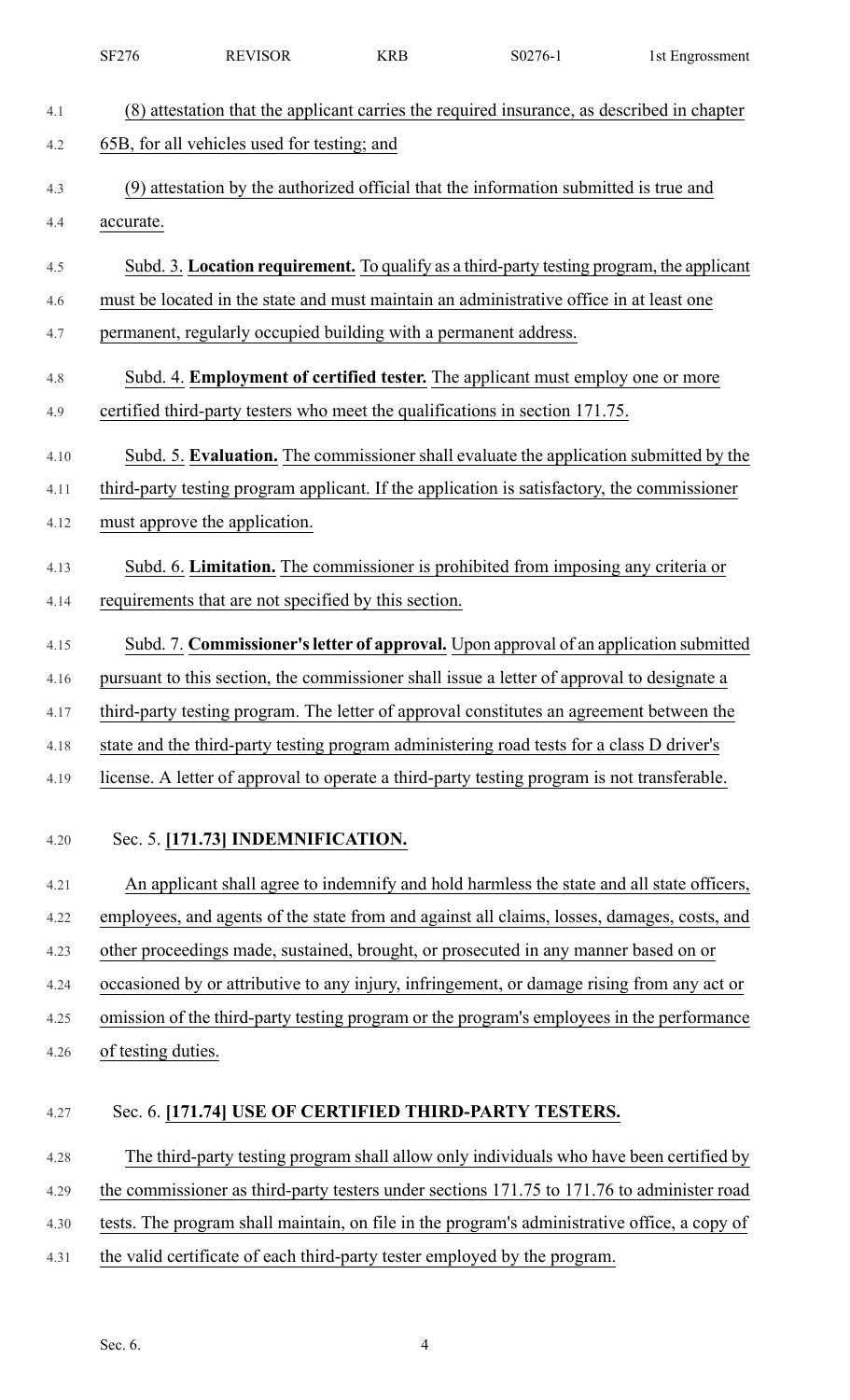|      | SF276               | <b>REVISOR</b>                                                  | <b>KRB</b> | S0276-1                                                                                        | 1st Engrossment |
|------|---------------------|-----------------------------------------------------------------|------------|------------------------------------------------------------------------------------------------|-----------------|
| 5.1  |                     |                                                                 |            | Sec. 7. [171.75] THIRD-PARTY TESTER QUALIFICATIONS.                                            |                 |
| 5.2  |                     |                                                                 |            | Subdivision 1. Generally. To be certified as a third-party tester, an individual must make     |                 |
| 5.3  |                     |                                                                 |            | application to, and be approved by, the commissioner as provided in this section. The          |                 |
| 5.4  | individual must:    |                                                                 |            |                                                                                                |                 |
| 5.5  |                     | (1) possess a valid driver's license;                           |            |                                                                                                |                 |
| 5.6  |                     | (2) be 21 years of age or older;                                |            |                                                                                                |                 |
| 5.7  |                     |                                                                 |            | (3) be a licensed driver in a United States state for the past three years;                    |                 |
| 5.8  |                     |                                                                 |            | (4) before the date of application, have maintained continuous valid driving privileges        |                 |
| 5.9  | for the past year;  |                                                                 |            |                                                                                                |                 |
| 5.10 |                     | (5) successfully pass a prequalifying tester examination;       |            |                                                                                                |                 |
| 5.11 |                     | (6) be an employee of a third-party testing program;            |            |                                                                                                |                 |
| 5.12 | (7)                 |                                                                 |            | successfully complete the test administration training required of state-employed              |                 |
| 5.13 | examiners; and      |                                                                 |            |                                                                                                |                 |
| 5.14 |                     |                                                                 |            | (8) have the class of driver's license and endorsements to operate the type of vehicles        |                 |
| 5.15 |                     | for which the road tests are administered.                      |            |                                                                                                |                 |
| 5.16 |                     |                                                                 |            | The examination and training required by clauses $(5)$ and $(7)$ must be identical for         |                 |
| 5.17 |                     | state-employed examiners and third-party testers.               |            |                                                                                                |                 |
| 5.18 |                     |                                                                 |            | Subd. 2. State employee. A certified third-party tester must not be an employee of the         |                 |
| 5.19 | department.         |                                                                 |            |                                                                                                |                 |
| 5.20 |                     |                                                                 |            | Subd. 3. <b>Employment.</b> A certified third-party tester must have a certificate for each    |                 |
| 5.21 |                     |                                                                 |            | third-party testing program that employs the tester. The tester must reapply and be approved   |                 |
| 5.22 |                     |                                                                 |            | for a new certificate to conduct tests on behalf of a new third-party testing program. The     |                 |
| 5.23 |                     | tester may be simultaneously employed by more than one program. |            |                                                                                                |                 |
| 5.24 |                     |                                                                 |            | Subd. 4. Maintaining certification. To maintain certification as a third-party tester, an      |                 |
| 5.25 | individual must:    |                                                                 |            |                                                                                                |                 |
| 5.26 |                     |                                                                 |            | (1) conduct at least 12 road tests annually from the date of initial issuance of a third-party |                 |
| 5.27 | tester certificate; |                                                                 |            |                                                                                                |                 |
| 5.28 |                     |                                                                 |            | (2) be evaluated at least annually on the administration of tests and record keeping;          |                 |
| 5.29 |                     |                                                                 |            | (3) attend annual in-service training, workshops, or seminars provided by the                  |                 |
| 5.30 |                     |                                                                 |            | commissioner, provided that the requirements are the same as testers employed by the           |                 |
| 5.31 | department;         |                                                                 |            |                                                                                                |                 |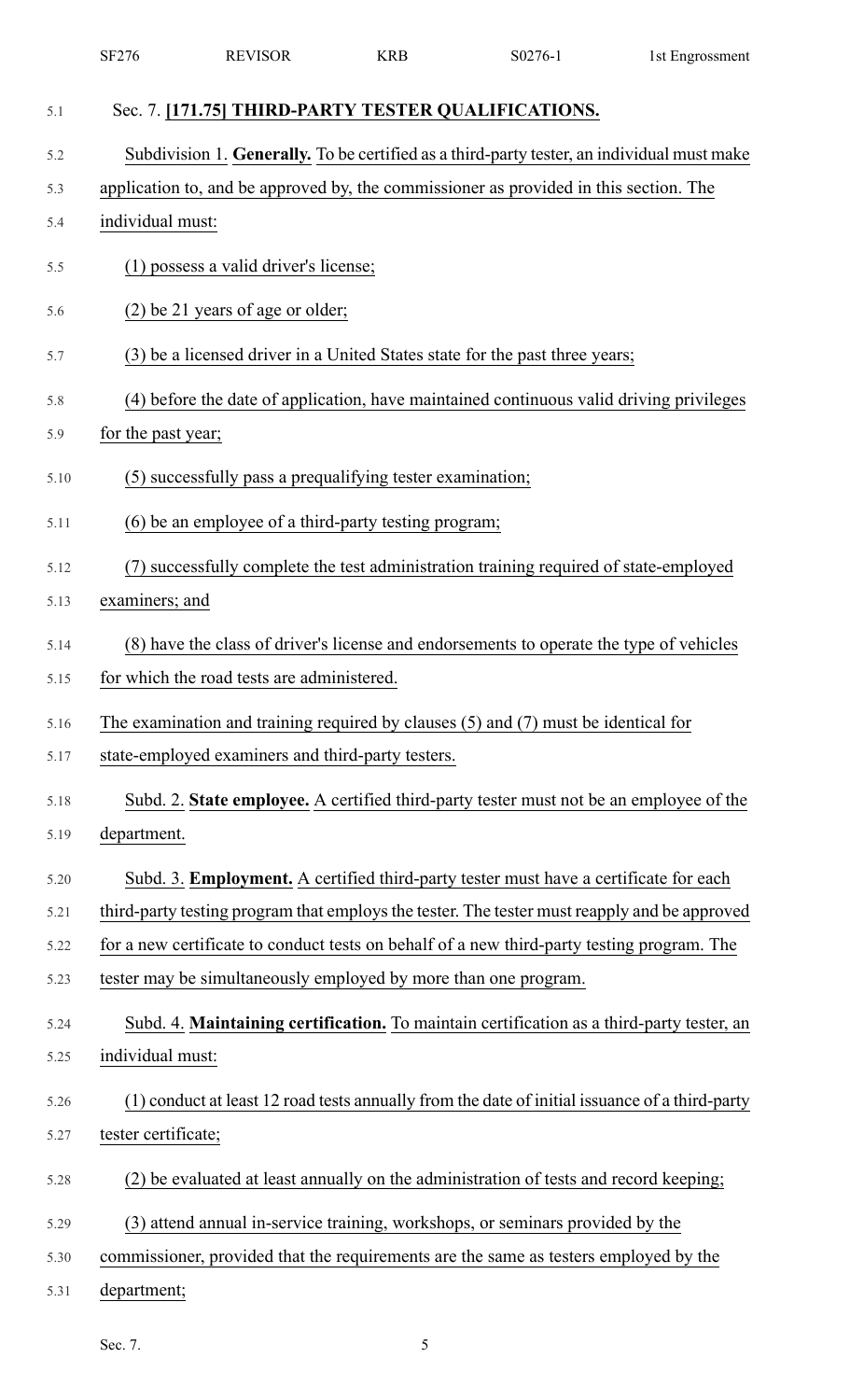|      | SF276         | <b>REVISOR</b>                                  | <b>KRB</b> | S0276-1                                                                                           | 1st Engrossment |
|------|---------------|-------------------------------------------------|------------|---------------------------------------------------------------------------------------------------|-----------------|
| 6.1  |               |                                                 |            | (4) submit monthly testing reports in a format specified by the commissioner; and                 |                 |
| 6.2  |               |                                                 |            | (5) account for all records of examination issued by the commissioner to a third-party            |                 |
| 6.3  |               |                                                 |            | tester and submit the record of examination immediately to the commissioner after completing      |                 |
| 6.4  | a road test.  |                                                 |            |                                                                                                   |                 |
| 6.5  |               |                                                 |            | Subd. 5. Limitation. The commissioner is prohibited from imposing any criteria or                 |                 |
| 6.6  |               |                                                 |            | requirements on third-party testing programs or third-party testers that are not specified by     |                 |
| 6.7  | this section. |                                                 |            |                                                                                                   |                 |
| 6.8  |               |                                                 |            | Sec. 8. [171.76] CERTIFICATES AND LETTER OF APPROVAL.                                             |                 |
| 6.9  |               |                                                 |            | Subdivision 1. Tester certificates. The commissioner shall issue a certificate to each            |                 |
| 6.10 |               |                                                 |            | approved third-party tester of a third-party testing program. The third-party testing program     |                 |
| 6.11 |               |                                                 |            | must keep a copy of the certificate of each third-party tester employed by the program on         |                 |
| 6.12 |               |                                                 |            | file in the office of the program. A third-party tester's certificate is effective on the date of |                 |
| 6.13 |               |                                                 |            | issuance by the commissioner and expires four years after issuance. A third-party tester          |                 |
| 6.14 |               |                                                 |            | may not conduct road tests without a valid third-party tester certificate. A certificate issued   |                 |
| 6.15 |               | to a third-party tester is not transferable.    |            |                                                                                                   |                 |
| 6.16 |               |                                                 |            | Subd. 2. Certificate renewal time frame. A third-party tester must submit an application          |                 |
| 6.17 |               |                                                 |            | for renewal of the tester's certificate to the commissioner no less than 30 days before the       |                 |
| 6.18 |               | date the previously issued certificate expires. |            |                                                                                                   |                 |
| 6.19 |               | Sec. 9. [171.77] TEST PROOF.                    |            |                                                                                                   |                 |
| 6.20 |               |                                                 |            | The third-party testing program shall provide a record of examination, on a format                |                 |
| 6.21 |               |                                                 |            | obtained from or approved by the commissioner, to an individual who has passed a road             |                 |
| 6.22 |               |                                                 |            | test for a class D driver's license. The record of examination, which must be presented at        |                 |
| 6.23 |               |                                                 |            | the time of application for a class D driver's license, must specify that the individual has      |                 |
| 6.24 |               |                                                 |            | passed the required test or tests administered by the third-party testing program.                |                 |
| 6.25 |               | Sec. 10. [171.78] AUDITS.                       |            |                                                                                                   |                 |
| 6.26 |               |                                                 |            | Subdivision 1. Random examinations, inspections, and audits. A third-party testing                |                 |
| 6.27 |               |                                                 |            | program shall agree to allow representatives of the commissioner, on behalf of the state, to      |                 |
| 6.28 |               |                                                 |            | conduct random examinations, inspections, and audits of the testing operation without prior       |                 |
| 6.29 | notice.       |                                                 |            |                                                                                                   |                 |
|      |               |                                                 |            |                                                                                                   |                 |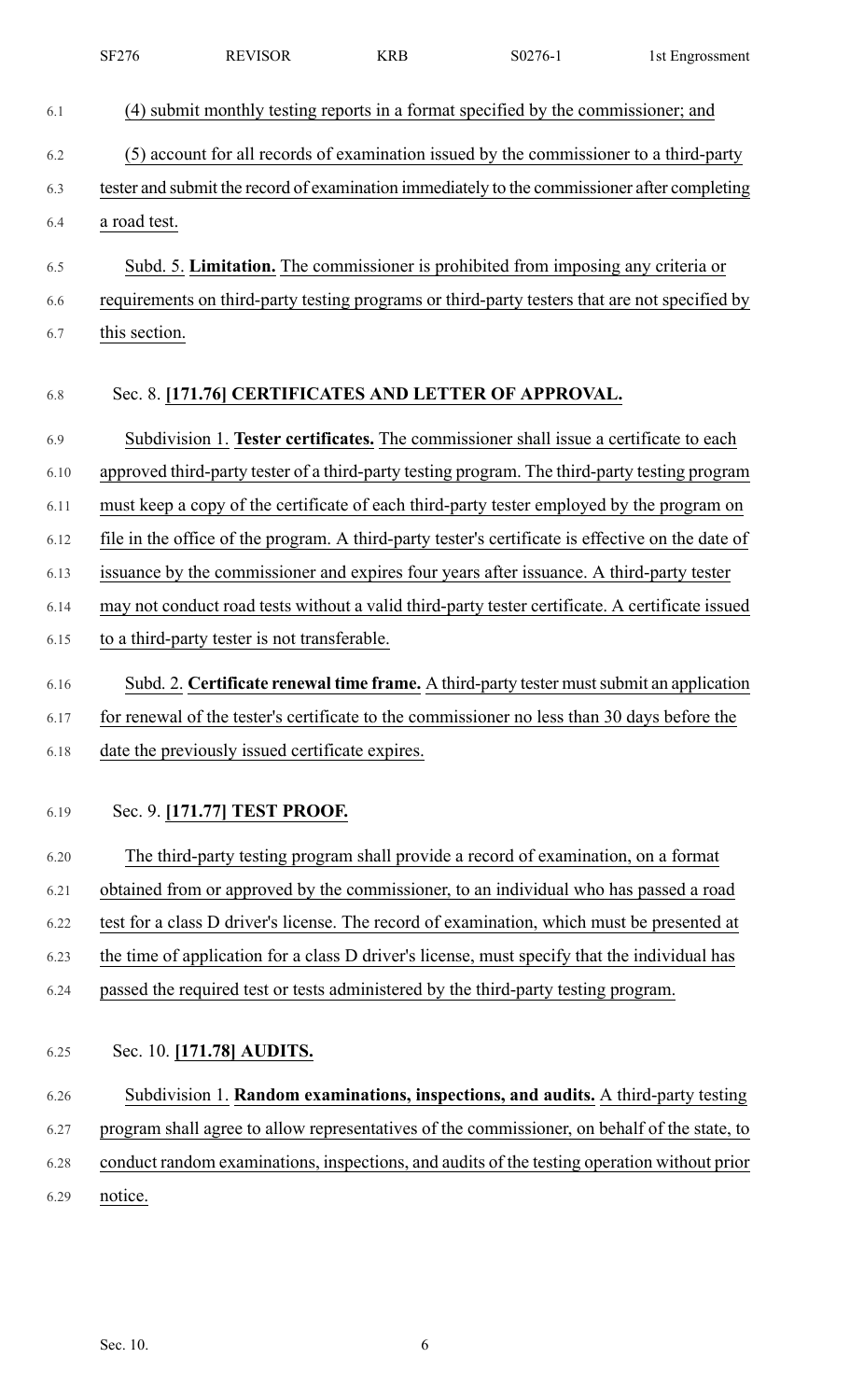|      | SF276        | <b>REVISOR</b>                                             | <b>KRB</b> | S0276-1                                                                                         | 1st Engrossment |
|------|--------------|------------------------------------------------------------|------------|-------------------------------------------------------------------------------------------------|-----------------|
| 7.1  |              |                                                            |            | Subd. 2. On-site inspections. A third-party testing program shall permit on-site                |                 |
| 7.2  |              |                                                            |            | inspections by agents of the commissioner as necessary to determine compliance with             |                 |
| 7.3  |              | sections 171.70 to 171.82.                                 |            |                                                                                                 |                 |
| 7.4  |              |                                                            |            | Subd. 3. Examination of test administration. On at least an annual basis, agents of the         |                 |
| 7.5  |              | commissioner who are state employees must be permitted to: |            |                                                                                                 |                 |
| 7.6  |              |                                                            |            | (1) take the tests actually administered by the third-party testing program as if the state     |                 |
| 7.7  |              | employees were test applicants;                            |            |                                                                                                 |                 |
| 7.8  |              |                                                            |            | (2) test a sample of drivers who were examined by the third-party testing program to            |                 |
| 7.9  |              | compare passing and failing results; or                    |            |                                                                                                 |                 |
| 7.10 |              |                                                            |            | (3) conduct a road test simultaneously with the third-party tester to compare test results.     |                 |
| 7.11 |              |                                                            |            | Subd. 4. Notice of test schedule. Upon request, no less than 48 hours in advance, the           |                 |
| 7.12 |              |                                                            |            | third-party testing program shall provide the commissioner with the schedule times and          |                 |
| 7.13 |              | dates that skill tests and road tests are to be given.     |            |                                                                                                 |                 |
| 7.14 |              | Sec. 11. [171.79] TEST ADMINISTRATION.                     |            |                                                                                                 |                 |
| 7.15 |              |                                                            |            | Subdivision 1. Generally. Road tests conducted by a third-party tester must meet the            |                 |
| 7.16 |              |                                                            |            | requirements in Minnesota Rules, parts 7410.4800 to 7410.5380. The commissioner is              |                 |
| 7.17 |              |                                                            |            | prohibited from imposing additional test administration criteria or requirements on third-party |                 |
| 7.18 | testers.     |                                                            |            |                                                                                                 |                 |
| 7.19 |              |                                                            |            | Subd. 2. Third-party tester restrictions. A third-party tester shall not:                       |                 |
| 7.20 |              | (1) delegate any portion of testing to another individual; |            |                                                                                                 |                 |
| 7.21 |              |                                                            |            | (2) test a person related to the tester by blood, marriage, or adoption;                        |                 |
| 7.22 |              |                                                            |            | (3) test anyone with a physical disability who may need an individualized restriction           |                 |
| 7.23 |              | added to the person's driver's license; or                 |            |                                                                                                 |                 |
| 7.24 |              |                                                            |            | (4) test anyone who has not completed all coursework and training before administering          |                 |
| 7.25 | a road test. |                                                            |            |                                                                                                 |                 |
| 7.26 |              |                                                            |            | Sec. 12. [171.80] RECORD KEEPING; REPORTING REQUIREMENTS.                                       |                 |
| 7.27 |              |                                                            |            | Subdivision 1. Records of administered tests. An approved third-party testing program           |                 |
| 7.28 |              |                                                            |            | shall maintain at the program's administrative offices, for a minimum of three years, the       |                 |
| 7.29 |              |                                                            |            | tester's copy of the record of examination of any driver for whom the third-party testing       |                 |
|      |              |                                                            |            |                                                                                                 |                 |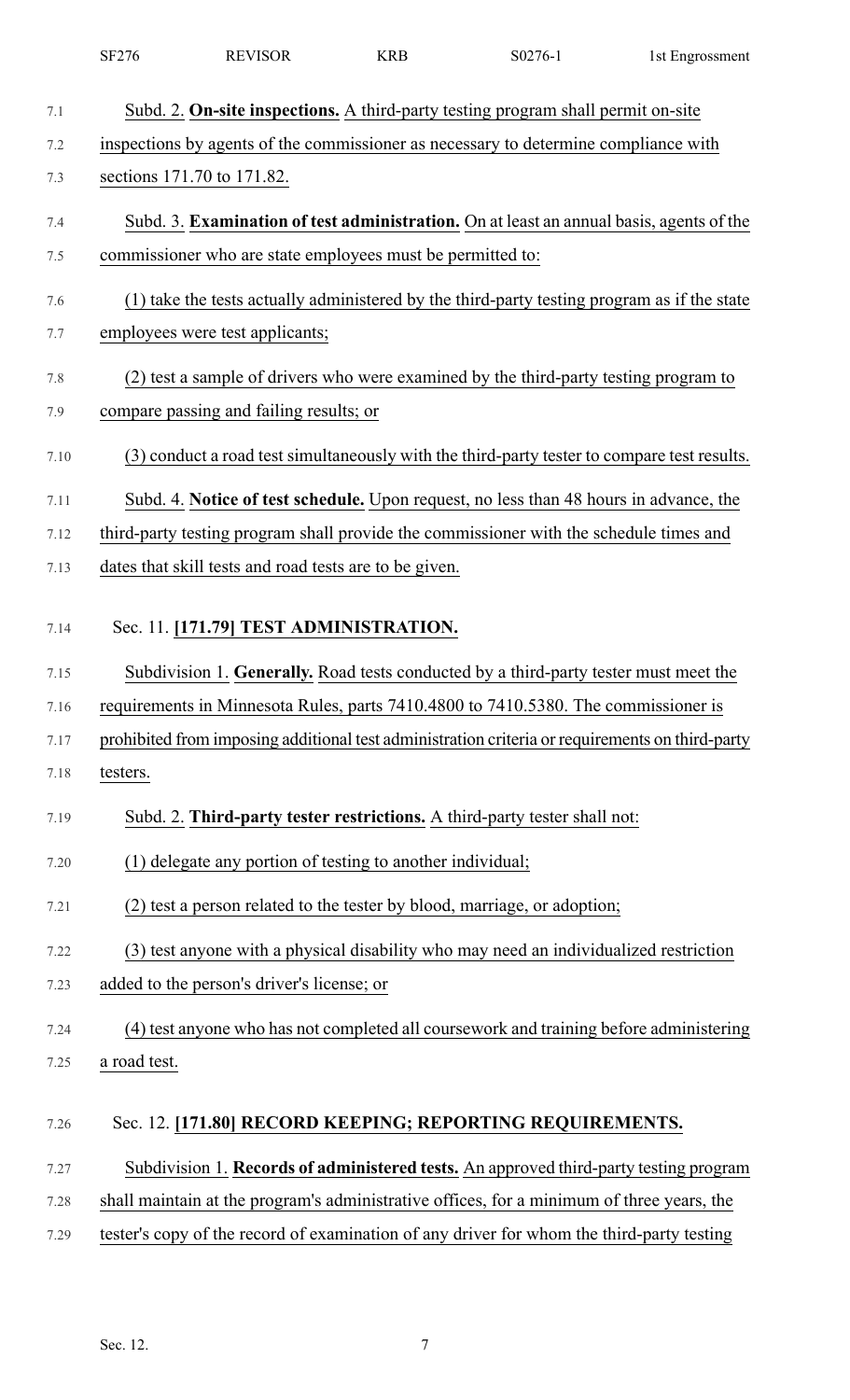|      | SF276                     | <b>REVISOR</b>                                              | <b>KRB</b> | S0276-1                                                                                        | 1st Engrossment |
|------|---------------------------|-------------------------------------------------------------|------------|------------------------------------------------------------------------------------------------|-----------------|
| 8.1  |                           |                                                             |            | program conducts a test, whether or not the driver passes or fails the test. Each record of    |                 |
| 8.2  | examination must include: |                                                             |            |                                                                                                |                 |
| 8.3  |                           | $(1)$ the full name of the driver;                          |            |                                                                                                |                 |
| 8.4  |                           | (2) the date the driver took the test; and                  |            |                                                                                                |                 |
| 8.5  |                           |                                                             |            | (3) the name and certificate number of the third-party tester conducting the test.             |                 |
| 8.6  |                           |                                                             |            | Subd. 2. Records of third-party testers. The third-party testing program shall maintain,       |                 |
| 8.7  |                           |                                                             |            | at the program's administrative offices, a record of each third-party tester in the employ of  |                 |
| 8.8  |                           |                                                             |            | the third-party testing program at that location. Each record must include:                    |                 |
| 8.9  |                           |                                                             |            | (1) a valid and complete tester certificate indicating the third-party tester has met all      |                 |
| 8.10 | qualifications;           |                                                             |            |                                                                                                |                 |
| 8.11 |                           |                                                             |            | (2) a copy of the third-party tester's current driving record, which must be updated           |                 |
| 8.12 | annually; and             |                                                             |            |                                                                                                |                 |
| 8.13 |                           |                                                             |            | (3) evidence that the third-party tester is an employee of the third-party testing program.    |                 |
| 8.14 |                           |                                                             |            | Subd. 3. Record retention. The third-party testing program shall retain all third-party        |                 |
| 8.15 |                           |                                                             |            | tester records for three years after a third-party tester leaves the employ of the third-party |                 |
| 8.16 | testing program.          |                                                             |            |                                                                                                |                 |
| 8.17 |                           |                                                             |            | Subd. 4. Reporting requirements. The third-party testing program shall report the              |                 |
| 8.18 |                           |                                                             |            | number of road tests administered annually by all third-party testers employed by the          |                 |
| 8.19 |                           |                                                             |            | program. The report must be in writing or in an electronic format approved by the              |                 |
| 8.20 |                           |                                                             |            | commissioner and must be received by the commissioner within 45 days of the end of each        |                 |
| 8.21 | calendar year.            |                                                             |            |                                                                                                |                 |
| 8.22 |                           |                                                             |            | Subd. 5. Data Practices Act. All third-party testing programs and third-party testers are      |                 |
| 8.23 |                           | subject to section 13.05, subdivision 11.                   |            |                                                                                                |                 |
| 8.24 |                           | Sec. 13. [171.81] NOTIFICATION REQUIREMENTS.                |            |                                                                                                |                 |
| 8.25 |                           |                                                             |            | Subdivision 1. In general. The third-party testing program shall ensure that the               |                 |
| 8.26 |                           | commissioner is notified in writing or by electronic means: |            |                                                                                                |                 |
| 8.27 |                           |                                                             |            | (1) 30 days before any change in the third-party testing program's name or address;            |                 |
| 8.28 |                           |                                                             |            | (2) ten days before any change in the third-party tester employed by the third-party           |                 |
| 8.29 | testing program;          |                                                             |            |                                                                                                |                 |
| 8.30 |                           |                                                             |            | (3) within ten days of a change in a third-party tester's driving status;                      |                 |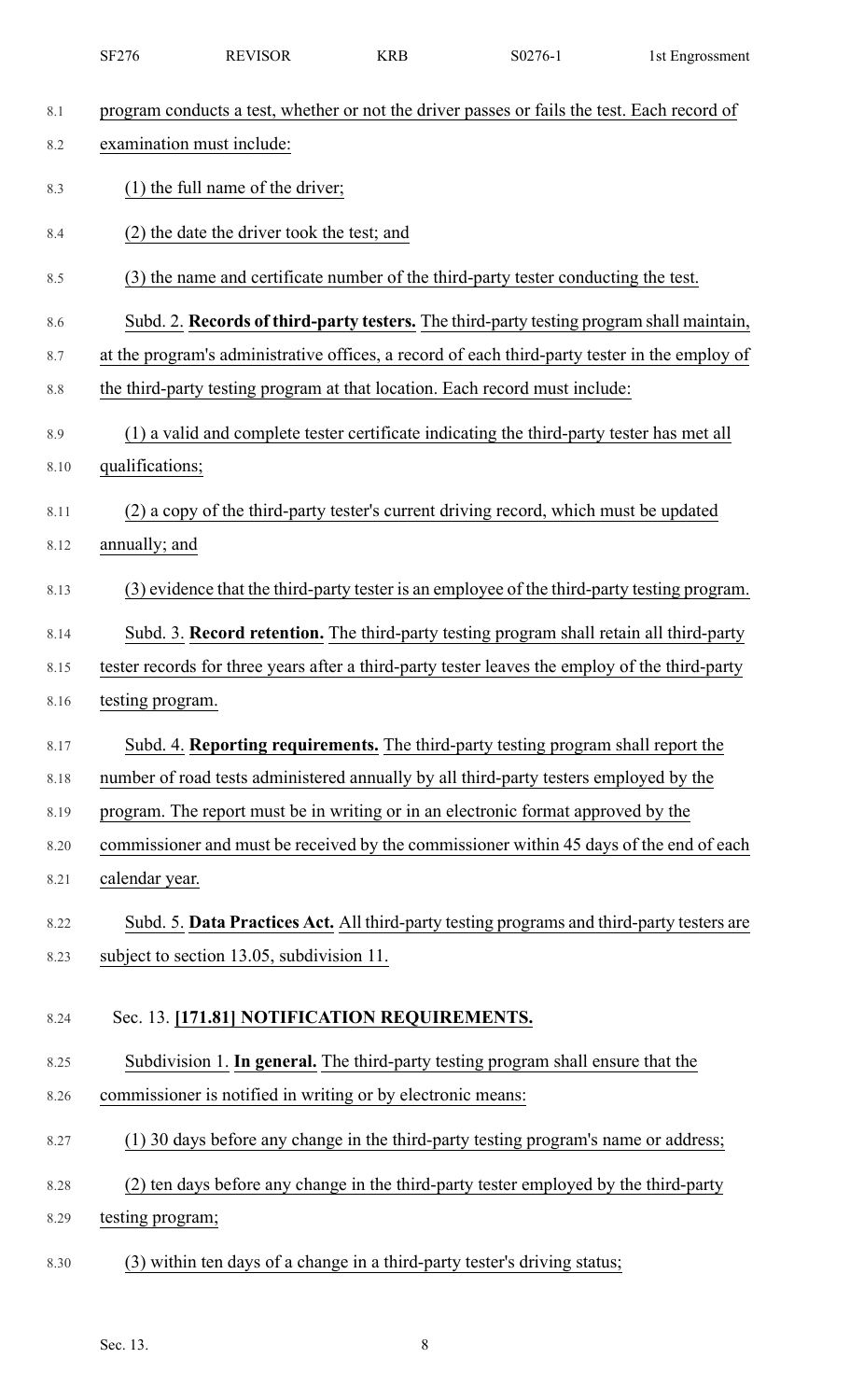|      | <b>SF276</b>            | <b>REVISOR</b>                                                     | <b>KRB</b> | S0276-1                                                                                         | 1st Engrossment |
|------|-------------------------|--------------------------------------------------------------------|------------|-------------------------------------------------------------------------------------------------|-----------------|
| 9.1  |                         |                                                                    |            | (4) within ten days of the third-party testing program ceasing business operations in           |                 |
| 9.2  | Minnesota; or           |                                                                    |            |                                                                                                 |                 |
| 9.3  |                         | (5) within ten days of a third-party tester:                       |            |                                                                                                 |                 |
|      |                         |                                                                    |            |                                                                                                 |                 |
| 9.4  |                         |                                                                    |            | (i) receiving notice from any state that the tester's driving privileges have been withdrawn;   |                 |
| 9.5  | $\underline{\text{or}}$ |                                                                    |            |                                                                                                 |                 |
| 9.6  |                         |                                                                    |            | (ii) failing to comply with the third-party testing program or third-party tester               |                 |
| 9.7  |                         | requirements in sections 171.70 to 171.82.                         |            |                                                                                                 |                 |
| 9.8  |                         |                                                                    |            | Subd. 2. Test route change. Before changing a test route, a third-party testing program         |                 |
| 9.9  |                         |                                                                    |            | must submit a written request and obtain written approval from the commissioner for any         |                 |
| 9.10 |                         |                                                                    |            | proposed change in the road test route. The request may be submitted by facsimile or            |                 |
| 9.11 | electronic mail.        |                                                                    |            |                                                                                                 |                 |
| 9.12 |                         |                                                                    |            | Subd. 3. Tester change. A third-party tester shall notify the commissioner within ten           |                 |
| 9.13 |                         | days of leaving the employ of a third-party testing program.       |            |                                                                                                 |                 |
|      |                         |                                                                    |            |                                                                                                 |                 |
| 9.14 |                         |                                                                    |            | Sec. 14. [171.82] DENIAL, CANCELLATION, OR SUSPENSION OF PROGRAM                                |                 |
| 9.15 |                         | OR TESTER; APPEAL.                                                 |            |                                                                                                 |                 |
| 9.16 |                         |                                                                    |            | Subdivision 1. Denial. The commissioner may deny an application for a third-party               |                 |
| 9.17 |                         |                                                                    |            | testing program or tester certificate if the applicant does not qualify for approval or         |                 |
| 9.18 |                         |                                                                    |            | certification under sections 171.70 to 171.81. In addition, a misstatement or misrepresentation |                 |
| 9.19 |                         | is grounds for denying a letter of approval or tester certificate. |            |                                                                                                 |                 |
| 9.20 |                         |                                                                    |            | Subd. 2. Cancellation or suspension. The commissioner may cancel the approval of a              |                 |
| 9.21 |                         |                                                                    |            | third-party testing program or third-party tester or may suspend a program or tester for:       |                 |
| 9.22 |                         |                                                                    |            | (1) failure to comply with or satisfy any provision of sections $171.70$ to $171.81$ ;          |                 |
| 9.23 |                         |                                                                    |            | (2) falsification of any records or information relating to the third-party testing program;    |                 |
| 9.24 |                         |                                                                    |            | (3) performance in a manner that compromises the integrity of the third-party testing           |                 |
| 9.25 |                         |                                                                    |            | program. The commissioner must use the same standards of integrity for state-employed           |                 |
| 9.26 |                         | testers and third-party testers; or                                |            |                                                                                                 |                 |
| 9.27 |                         | (4) the withdrawal of a third-party tester's driving privileges.   |            |                                                                                                 |                 |
| 9.28 |                         |                                                                    |            | Subd. 3. Commissioner's discretion. (a) The existence of grounds for cancellation or            |                 |
| 9.29 |                         |                                                                    |            | suspension under subdivision 2 is determined at the sole discretion of the commissioner. If     |                 |
| 9.30 |                         |                                                                    |            | the commissioner determines that grounds for cancellation or suspension exist for failure       |                 |
| 9.31 |                         |                                                                    |            | to comply with or satisfy any requirement in sections 171.70 to 171.81, the commissioner        |                 |